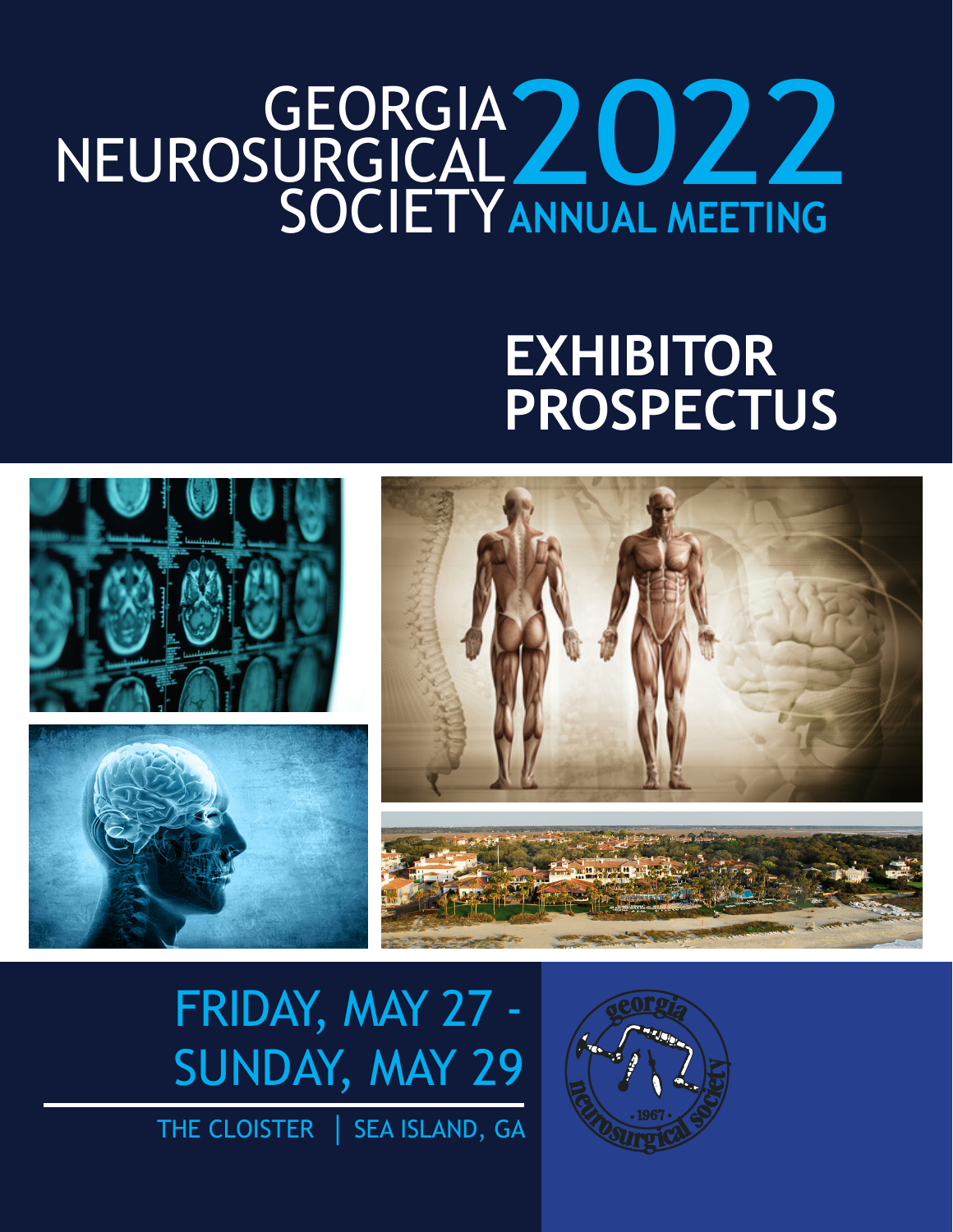# Exhibitor Information

6:30 AM - 7:00 AM Exhibitor Registration & Setup

7:00 AM - 8:00 AM Breakfast & Exhibit Viewing

7:00 AM - 1:00 PM Exhibitor Viewing

8:00 AM - 1:00 PM Scientific Assembly 10:00 - 10:45 AM Break & Exhibit Viewing

### **AGENDA AT A GLANCE**

#### **Friday, May 27, 2022\***

**Saturday, May 28, 2022\***

4:00 PM - 6:00 PM Exhibitor Registration & Setup<br>6:30 PM - 8:30 PM Opening Family Dinner Opening Family Dinner (tickets based on level)

#### **Sunday, May 29, 2\***

7:00 AM - 12:00PM Exhibitor Viewing 8:00 AM - 1:00 PM Scientific Assembly<br>10:00 - 10:45 AM Break & Exhibit View

Breakfast & Exhibit Viewing Break & Exhibit Viewing 1:00 PM Exhibitor Breakdown

Note: Agenda times are subject to change.

### **HOTEL INFORMATION**

Group room rate available at The Cloister. and The Inn at Sea Island. Once you register for the meeting, you will receve the information to book your hotel room in the event confirmation email. **IMPORTANT: Our rooms available in the room block are designated for our registered attendees and registered exhibitors directly involved in their booth representation. Please do not reserve additional rooms for family/friends or colleagues not attending the meeting. Any additional rooms that are reserved within the meeting block will be removed from the block and placed into the rack rate/full-priced reservation list with the hotel.**

Group Rates:

Main Wing River View Room: \$595.00/night plus taxes & fees Main Wing Cloister View Room: \$535.00/night plus taxes & fees The Inn at Sea Island: \$225/night plus taxes and fees \*The nightly rate at The Cloister is subject to a \$38.00 nightly Sea Island Club Resort Fee.

*Reservations must be made by Thursday April 25, 2022 to be guaranteed\* the room rate.(\*room rate only good while rooms are still available in the block)*

#### **SET-UP & BREAK-DOWN**

The Exhibit Hall will be open for set-up from 4:00 PM until 6:00 PM on Friday, May 27, 2022. If you are unable to set up between these hours, you must set-up on Saturday morning, May 28, 2022 beginning at 6:30 AM and be ready to exhibit promptly at 7:00 AM. Only one table per exhibitor is allowed unless additional tables are purchased. You may break down your exhibit at anytime; however, all exhibits must be fully broken down by 2:00 PM, Sunday, May 29, 2022.

#### **SHIPPING**

The following information should be included on all packages to ensure proper delivery:

Georgia Neurosurgical Society Annual Spring Meeting - May 27, 2022 Your Company/Rep Name Attention: Meetings and Special Events Manager The Cloister at Sea Island 100 Cloister Drive Sea Island, GA 31561

#### **LOAD-IN & LOAD-OUT**

Please ship all deliveries to arrive no earlier than 3 days prior to the event. All deliveries must be cleared and scheduled with the Event Services Department. The Cloister at Sea Island takes no responsibility for delivered items and cannot inventory items when they arrive. Equipment must be loaded and unloaded at the loading dock or preloading dock in accordance with the Resort's rules and local ordinances. Exhibitors are responsible for covering the costs of their shipping fees.

If items need to be shipped out after the meeting, representatives may leave their deliveries in the exhibitor room; however, all shipping materials must be labeled. Representatives should have all the necessary forms needed to ship out packages as they will not be provided.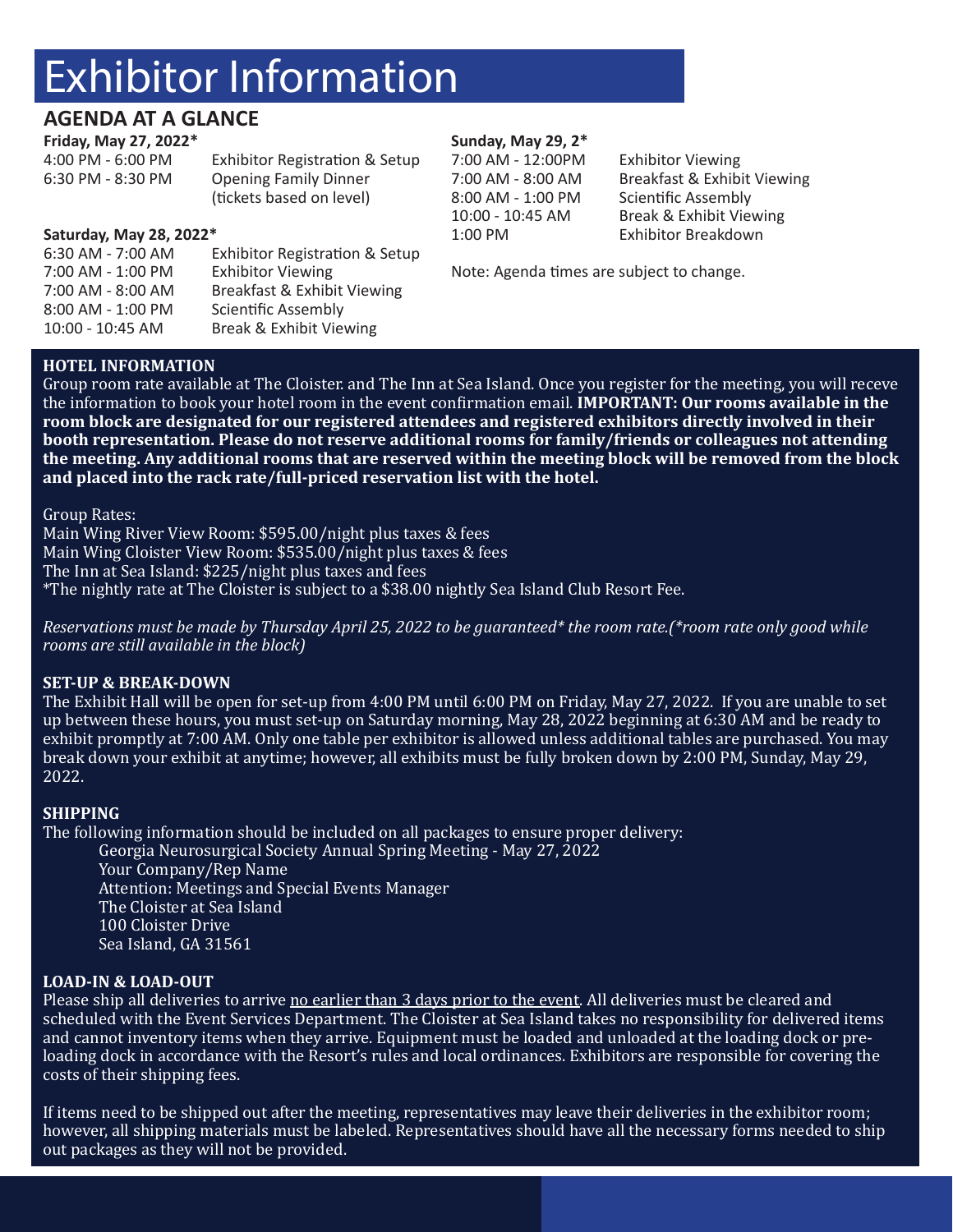# Patron Levels

# **GOLD LEVEL \$6,000**

- Complimentary registration for (4) company representatives- includes Friday night dinner
- Priority placement in exhibit hall
- One 6' exhibit table
- One month online banner on the GNS website (Includes your company's logo, clickable link to your company's website and a short 75-words or less "About Us")
- Company logo on the website noted as a Gold Patron with live link to company's website
- Company logo on patron signage throughout the activity
- 50-words or less company description in conference app
- Two (2) push notifications in conference app
- Recognition in conference app noted as a Gold Patron

# SILVER LEVEL \$4,000

- Complimentary registration for (3) company representatives- includes Friday Night Dinner\*
- Assigned placement in exhibit hall
- One 6' exhibit table
- Company name on GNS website noted as a Silver Patron
- Company name on patron signage throughout the activity
- 50-words or less company description in conference app
- One (1) push notification in conference app
- Recognition in conference app noted as a Silver Patron

# **BRONZE LEVEL \$2,500**



- Complimentary registration for (2) company representatives- includes Friday Night Dinner\*
- Assigned placement in exhibit hall
- One 6' exhibit table
- Company name on GNS website noted as a Bronze Patron
- Company name on patron signage throughout the activity
- Recognition in conference app noted as a Bronze Patron

### **TABLE/EXHIBIT LOCATION**

All exhibits will be in Cloister II & III ballroom. Table placement will be based on exhibit level.

ADD'L TABLE/6ft SPACE \$800/per 6ft table \*If you plan on bringing any device/equipment that could encroach into your neighboring exhibitor's space or the foot traffic in the aisle, we require that you purchase an additional 6 ft space (equivalent to having an extra table) that would allow optimal space for attendee demonstrations and display.

### **ADD'L EXHIBIT REP\***

\$300/per rep\* (See # allowed by exhibit level selected. Additional Rep includes a ticket to dinner) \*If your company requires more than 2 additional representatives in your desired sponsorship level, we request that you select the next highest tier sponsorship\*

### **NOT INCLUDED IN EXHIBIT FEE**

Power, internet and shipment handling fees are NOT included in the exhibit fee and are subject to additional charge if needed

# **CLICK HERE TO REGISTER**

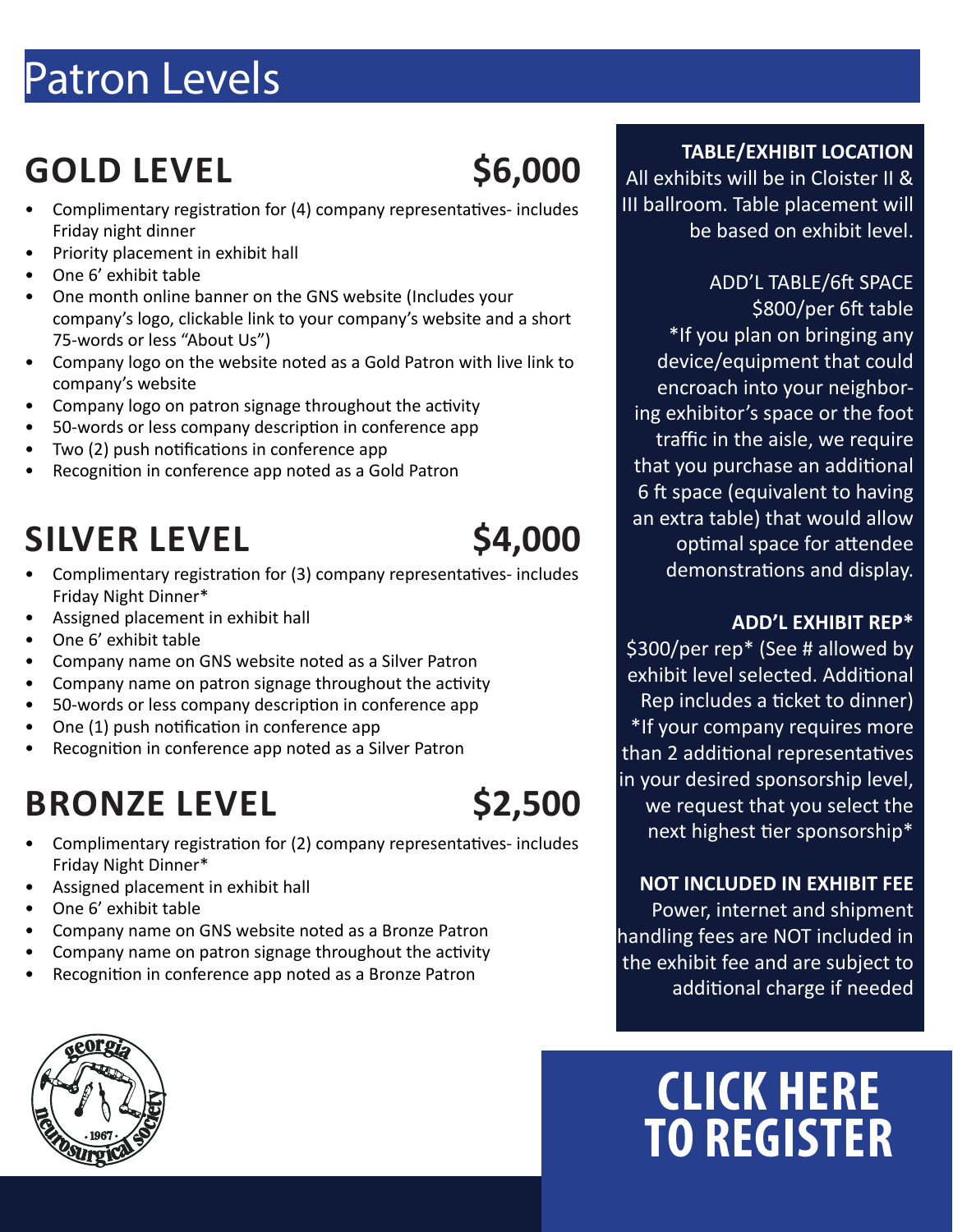# Exhibitor Support

### **FOOD & BEVERAGE STATIONS**

Your exhibit booth will be strategically placed next to your selected food or beverage station. This is a great opportunity to ensure that your sales representatives will be able to interact and establish relationships with physicians and speed up the buying process.

| Food & Beverage Station Perks: |  |
|--------------------------------|--|
|--------------------------------|--|

- -- Ability to provide cocktail napkins with your company logo on them
- -- Ability to provide coffee mugs with your company logo on them *(Available to Coffee/Tea Hosts only)*
- -- Company signage will be provided at a station

### **Dinner Party Sponsor**

Sponsor the Georgia Neurosurgical Society's Friday night opening Dinner Party. Signs will be displayed at the events.

| <b>FOOD &amp; BEVERAGE</b> |         |
|----------------------------|---------|
| Coffee/Tea*                | \$1,000 |
| Break                      | \$500   |

*\*Only two available*

| <b>SOCIAL EVENT</b>        |         |
|----------------------------|---------|
| <b>Friday Night Dinner</b> | \$3,000 |

### **NAME BADGE LANYARDS**

Because every attendee is required to wear a name badge during all meeting times — they will be wearing your brand around their necks at all times! Sponsor will produce and provide 85 lanyards.

| <b>NAME BADGE LANYARDS</b> |         |
|----------------------------|---------|
| Lanyard Sponsor            | \$1,000 |

#### **AUDIO/VISUAL & TECHNICAL SUPPORT**

When you support audio & visual, company signage (printed or electronic) will be on display for all attendees to see noting your support.

| <b>AUDIO/VISUAL</b>        |         |
|----------------------------|---------|
| $A/V$ & Technical Support* | \$1,500 |

*\*Included in Platinum Patron Level*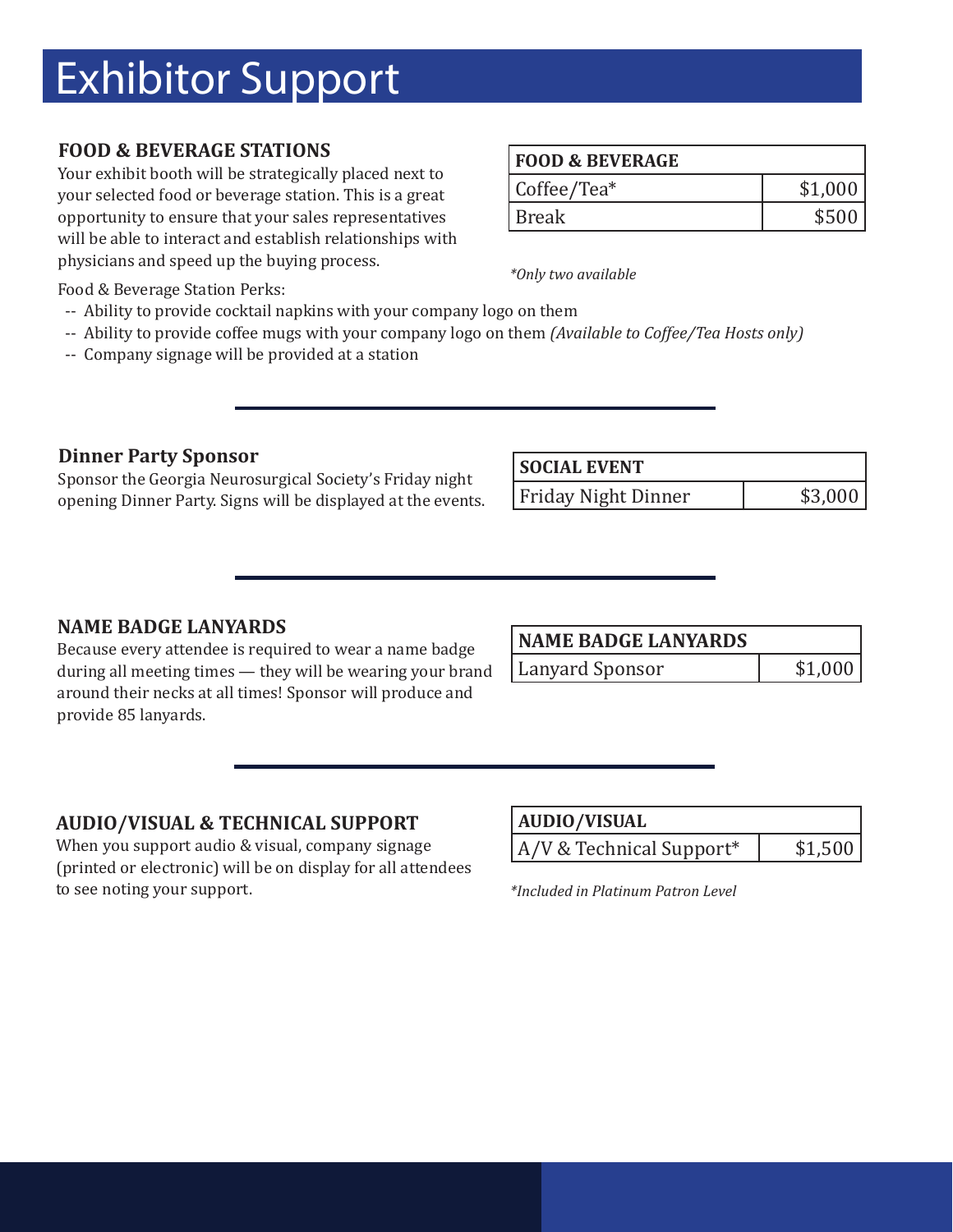# **Contract**

#### EXHIBITOR CONTRACT TERMS

- 1. If purchased, each company will have one (1) table for the Annual Georgia Neurosurgical Society Annual Spring Meeting.
- Exhibitors are required to have a representative at their table at all times during exhibit hours. 2.
- 3. The number of sales representatives allowed to exhibit at the meeting is based upon the number assigned in patron level. Each additional representative is \$300.
- Exhibitor set-up begins on Friday, May 27, 2022 at 4:00 PM. You may break down your exhibit at anytime; however, all 4. exhibits must be fully broken down by 2:00 PM, Sunday, May 29, 2022.
- 5. All sound equipment must be regulated so that it does not disturb neighboring exhibits. Georgia Neurosurgical Society (GNS) reserves the right to determine at what point sound constitutes interference with others and must be discontinued.
- 6. Due to regulations by the music industry regarding music at public meetings, conventions and shows, exhibitors may not play music during the trade show, either live or recorded.
- Exhibitors will not be permitted to assign, sublet or share with others any part of the space allotted to them. 7.
- GNS authorizes exhibitors to make retail sales of tangible personal property or service subject to sales tax. The exhibitor 8. shall be solely responsible for any local, state or federal tax liability resulting from this contract or other tax implication arising from activities while exhibiting at the meeting.
- Booths must be kept clean. The floor and display areas of the booth must be clear of debris. Exhibitors will be liable for any 9. extra clean-up costs incurred due to displays, food machines and other means.
- Use of electrical current is confined to lighting or the operation of such equipment that is harmless, noiseless and does not 10. release undesirable odors.
- 11. Objectionable practices by exhibitors or official suppliers should be reported immediately to GNS management and not after the show is completed.
- 12. No children under 16 years of age will be allowed in the exhibit area at any time, unless accompanied by an adult.
- 13. It is agreed that GNS and the host facility shall not be liable for any damage to, or destruction of, any exhibit from any cause or for the theft or disappearance of any exhibit or any property contained in or about the exhibit booth area.
- 14. The exhibitor agrees to indemnify and hold harmless GNS and the host facility or their employees or their representatives against any and all liabilities for damage, injury or loss to all persons and any and all claims arising out of acts or omissions of exhibitors, their employees or their representatives.
- 15. GNS will only refund exhibitors who are pre-registered the cost of booth space and will not be held responsible or liable for charges or damages for any failure of performance due to acts of nature, labor disputes, and shortage of materials, governmental authority, or other circumstances beyond reasonable control of either party.
- 16. Neither GNS nor The Hotel maintains insurance covering property brought onto or stored on the resort's premises by exhibitors and it is the responsibility of the exhibitor to obtain or maintain such coverage at their own expense. Exhibitors will not offer educational/training programs within the show facility simultaneous to the GNS and related
- 17. programs.
	- This agreement includes a one-time list of pre-meeting and post-meeting attendees.
- 18.

#### BOOTH CONSTRUCTION

All electrical work and electrical wiring must be approved and installed in accordance with regulations established by the officials of the Fire Marshal's Office. 19.

- No construction will be allowed at the sides or above the booth that may obscure the view of any adjacent booths.
- 20. All materials used for decorating must be flameproof.
- $21.$  Construction and signs that are above  $8$  feet in height must be approved by the GNS.  $\,$
- 22. All applicable cities, county and state codes and ordinances must be complied with as well as those of the host facility.
- 23. Nothing shall be posted on, tacked, nailed or otherwise affixed to columns, walls, floors or other parts of the buildings,
- 24. furniture or equipment. In order to meet the set-up deadline, the GNS management reserves the right to order labor to set-up any exhibit that is not
- 25, in the process of being erected by 7:00 AM Saturday, May 28, 2022. The cost for this labor will be paid by the exhibitor. All exhibits must be fully broken down by 2:00 PM, Sunday, May 29, 2022.
- The interpretation of all rules and regulations is the responsibility of the GNS Executive Committees or their designated 26, representative. All decisions of said group or representatives are final.

#### REFUND POLICY

Cancellations for all registered exhibitors 30+ days prior to May 27, 2022 are eligible for 50% refund. Cancellation 29 days or less before May 27, 2022 are not eligible for a refund.

#### Signature: \_\_\_\_\_\_\_\_\_\_\_\_\_\_\_\_\_\_\_\_\_\_\_\_\_\_\_\_\_\_\_\_\_\_\_\_\_\_\_\_\_\_\_\_\_\_\_\_\_\_\_\_ Date: \_\_\_\_\_\_\_\_\_\_\_\_\_\_\_\_\_\_\_\_\_\_\_\_\_\_\_\_\_\_\_\_\_\_\_\_\_\_\_\_\_\_\_\_\_\_\_\_\_\_

By signing this document, I agree and adhere to all policies and regulations. I guarantee payment in full due to the amount indicated on the exhibitor registration form before or on the date of the *meeting or I understand that my company will not be able to exhibit. If for any reason, the GNS Annual Meeting must be cancelled, management is not liable for any costs other than entry space fees that are already pre-paid. If the date or location must be changed for any reasons beyond management's control, it is agreed that the booth fee is non-refundable as a date or location change will*  be provided. Should my company decide to cancel this agreement and not exhibit at the event, a 50% refund will be issued if cancelled 30+ days prior to May 27, 2022. Cancellations 29 days or less<br>before May 27, 2022 are no